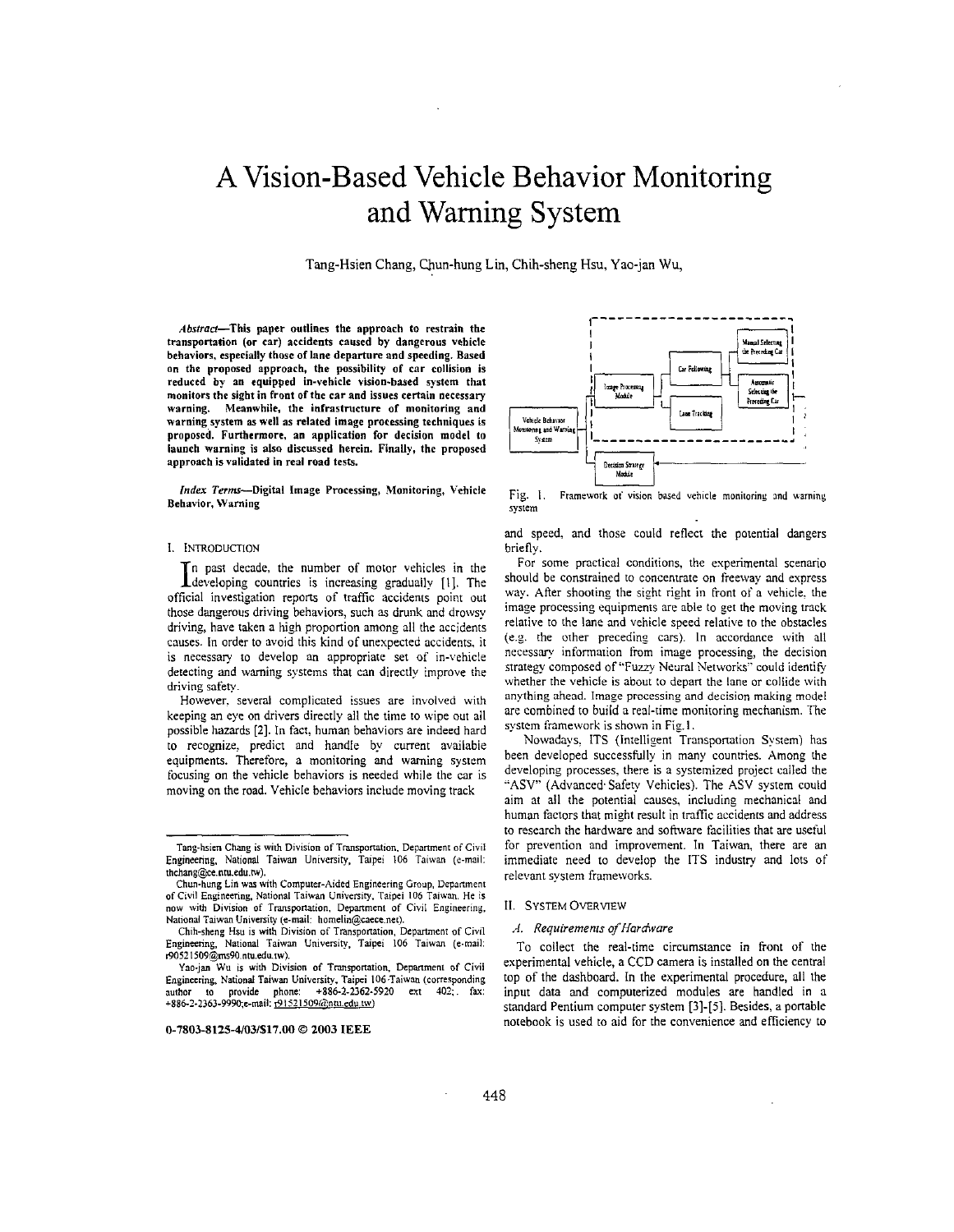correct the program at any time. The flowchart as shown in Fig.2 illustrates how the whole system is designed to operate.



Fig. 2. Flowchart of the system operation

# *E. Requiremenls ofSofnsure*

There are several software necessities for the drowsiness warning system.

I) Data detecting and processing is in charge of receiving the information captured from the **CCD** camera. Analyzing effectively and graphing the moving curve will be helpful for establishing the threshold.

**2)** According to the data updated from the image processing, the decision algorithm composed of the "Fuzzy Neural Networks" is in charge of determining whether a vehicle comes out a dangerous behavior or not. It not only concludes "yes" or "no", but also separates the conclusion into different levels and makes proper warning.

**3)** The warning device is responsible for launching alarm mechanism after the behavior decision model detects any danger. In order to monitor on-line the different waming levels, the driver software should send different request impulses according to one specific timing period to initiate a practical warning.

# Ill. IMAGE **PROCESSING MODULE**

In order to obtain meaningful information from continuous image shots right in front of experimentally tested vehicle as the input of decision module, we must utilize the advantage of

-.\_

image processing techniques to get the data needed, such **as**  the relative distance and relative speed between the lane markings and the vehicle and the vehicle **as** well **as** the relative distance and speed between preceding *car* and obstacles. **As** a result, there are two subsystems included in the image processing module to help us extract information and provide data to decision module.

# *A. Lnne trucking system*

The main goal of the lane tracking system is to find the car trajectory within lane. Hence, lane marking in the whole image is not necessary **as** proposed by other studies *[6]-[10].*  The procedures for lane tracking are described **as** follows:

I) Define Searching Range. There is too much information contained in one image. Hence, it is impossible for the lane tracking system to process all images simultaneously because one image contains too much information for real-time processing. To overcome this drawback, a portion of the original image, called Region of interest, ROI [IO], is first defined. **As** shown in [Fig](#page-2-0) **3** (I don't see Fig. **3).** the y-axis is the time axis and its positive direction denotes the heading direction of the experimental vehicle. The **x-axis** is the searching axis and the origin is the center of ROI.

**2)** Adaptive Thresholding. Suppose that the gray-level histogram corresponds to ROI, composed of light objects on a dark background. In this way, the gray level of these objects and background pixels can be grouped into two dominant modes. As a result an excellent algorithm for thresholding plays an important role in image segmentation. In this case, we have to extract the lanes (light objects) appearing in the image captured. Owing to changeable scenes occuning frequently, the distribution of the gray-level histogram may be changing with time. This kind of uneven illumination can cause pre-defined threshold value fail to handle this kind of situation. However, we use the statistical property of image and view every gray-level histogram of image frame **as** a normal distribution. In the most cases, the light parts (e.g. lanes) are over the  $95<sup>th</sup>$  percentile of the distribution when the threshold value is set.

**5)** Set Up Detection Line: Within the ROI, we can set up three detection lines to search for the lanes near the middle of the ROI. If the positions of lane markings are located, we compute the mean value of the  $x$  coordinates of these two lane markings and represent it **as** the car moving trajectory data that are funher used in the decision module of this system. The computation can eliminate the effect of vibration caused by the moving car. Assume that we can always find the lanes successfully. A moving trajectory found by this module can be easily established and stored in a database of the system that other compqter program could restore them when needed. However, it is infeasible to find continuous lane markings continuously because some lane markings on the road are from broken lines. In this study, this kind of problem can be solved by means of either parameter estimation technique such **as** the one described in **4)** or using other programming tricks to construct the continuity of lane tracking.

**4)** *a-P* filter: If the line detection algorithm mentioned above does not find any lane markings near the middle of image, the system might fail .In order to make up this kind of missing data in the situations such **as** broken lines, gray-level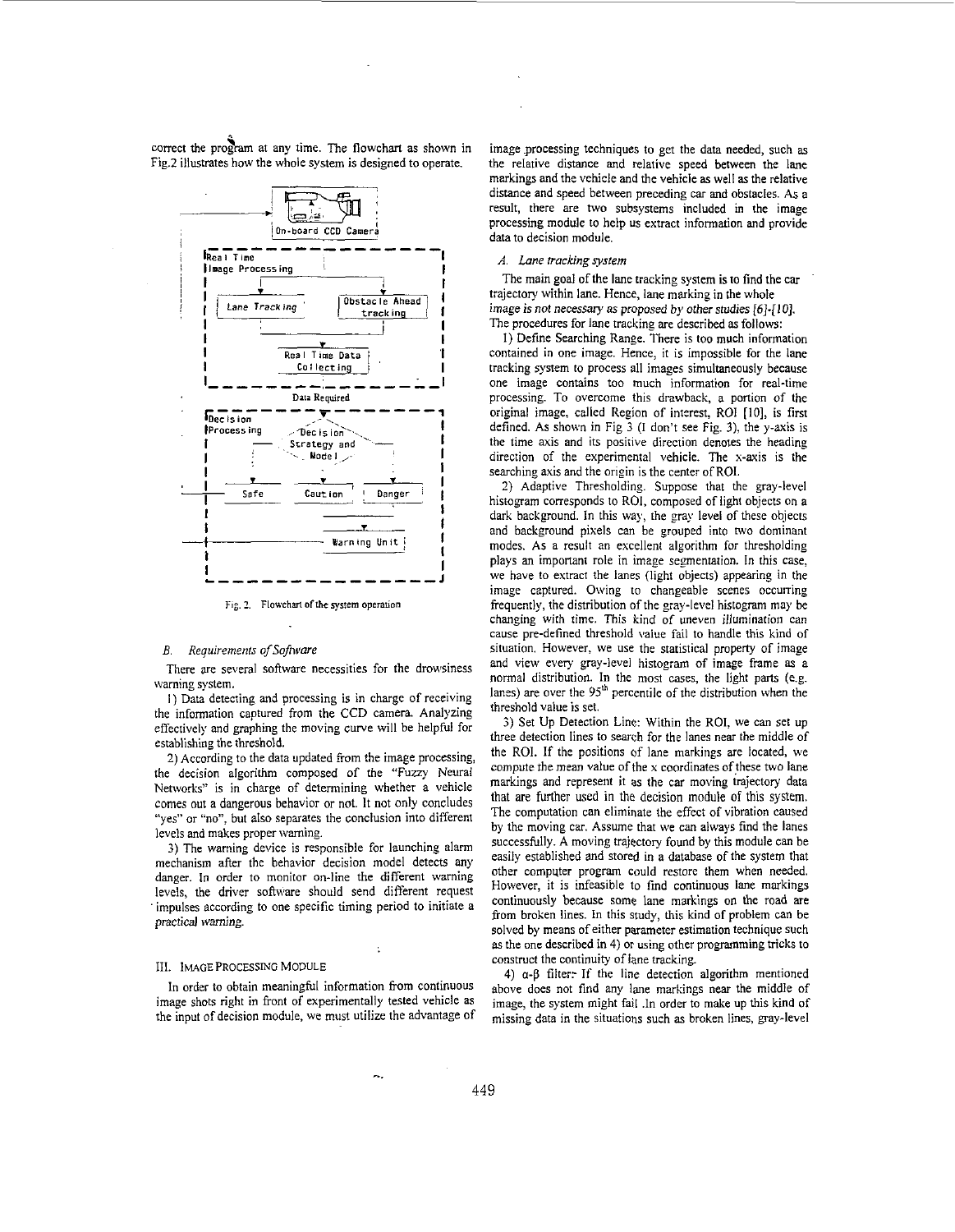<span id="page-2-0"></span>thresholding failure, a modified filter, called *a-P* filter, is added into the system to provide the ability of reconstructing the trace of lane tracking.

*5)* Simulation: the system has been tested on many circumstances successfully during the day. It proved that this lane tracking system is reliable. One pair **of** the test results are **as** shown in Fig. **4** and Fig. *5.* 



Fig. **3. Setup of** searching range

# *B. Preceding Car Tracking System*

**In** this part, a vehicle tracking system based on video images is developed to track the preceding vehicle while following. The system can determine the coordinates of the preceding vehicle in video images, measure the distance between the preceding vehicle and the following one. and calculate the relative speed. The information resulting From the system can be used in a driver assistant warning system in the next section. The main subsystems for the vehicle tracking system are vehicle selection, template matching, relative distance and speed measuring, and fuzzy  $\alpha$ - $\beta$  filter [11].

I) Pre-processing: The strategy for vehicle selection is based on the fact that vehicle images have strong horizontal and vertical edges. The main algorithms for the automatic vehicle selection are **(a)** denoising, (b) Sobel edge detection, (c) generating the edge histograms.

**2)** Vehicle Selection: **In** this research, we divide vehicle selection procedure in two subsystems. One of them is **an**  automatic vehicle selection subsystem. In this system, the computer would decide which car in the image is most threatened. Moreover, the computer automatically picks it up and updates the most threatened car to computer; the other subsystem is a manual vehicle selection subsystem. After the user clicks **on** the target vehicle and inputs a set **of** coordinates (x, y), the system will find the nearest two vertical edges based on a pre-defined threshold **of** vertical edge strength and the vertical edge histogram. The horizontal edges in this region are summed to form the localized horizontal edge histogam. These **two** edges correspond to the two vertical boundaries of the target vehicle. This computation will reduce the noise in the original horizontal edge histogram and reveal the peak value corresponding to the vertical boundaries of the target vehicle. Finally, the range of the desired vehicle can be determined, and the template used in the vehicle tracking system is generated.

**3)** Tracing Strategy and Algorithm: In this study, we wiil apply the template matching method to be the main algorithm in the vehicle tracking system. This method compares the sequence of the pixel value in both the template and the matched region in the image to determine where the target is. The template image is the image of the target the car needs'to track. In the system, the symmetric property of the preceding vehicle in the image is also considered for improving the tracking accuracy. The predicted location by a robust algorithm is also used to improve the accuracy of the template matching system.



Fig. 4. Relative fateral displacement



Fig. *5.* **Relative lateral speed** 

Symmetric reduction factor, distance-based reduction factor, searching range, and threshold of the correlation coefficient are the four parameters of the proposed system. The correlation coefficient is used to quantize the similarity of the matching. The correlation coefficient ( $\rho$ ) is defined by the following equation: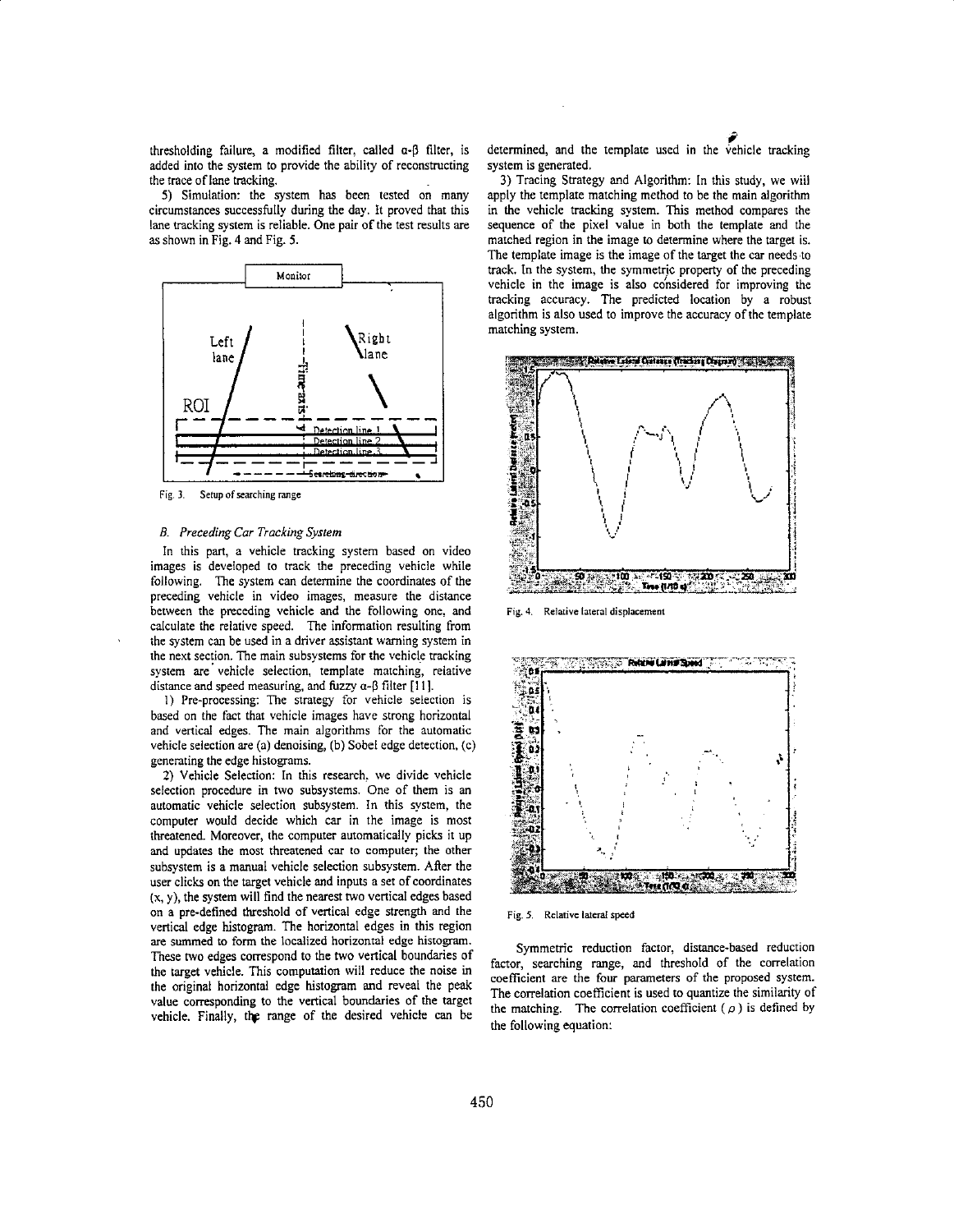$$
\rho = \frac{mn \sum_{i=1}^{m} \sum_{j=1}^{n} (I_{ij} \cdot M_{ij}) - \sum_{i=1}^{m} \sum_{j=1}^{n} I_{ij} \sum_{i=1}^{n} \sum_{j=1}^{r} M_{ij}}{\sqrt{m \cdot n \sum_{i=1}^{n} \sum_{j=1}^{n} (I_{ij})^2 - (\sum_{i=1}^{n} \sum_{j=1}^{n} I_{ij})^2} \sqrt{m \cdot n \sum_{i=1}^{n} \sum_{j=1}^{n} (M_{ij})^2 - (\sum_{i=1}^{n} \sum_{j=1}^{n} M_{ij})^2}}
$$
 (1)

Another initialization is needed when determining the searching range used to reduce the computing time as the system searching for the target in the image. Chiu **[I21**  suggested that the searching range be set to three times of standard deviation of the center coordinate to increase the processing speed, but this would result in failure when the preceding vehicle starts to turn. The default searching range is set to **20** (horizontal direction) **x** I0 (vertical direction) pixels. This setting works properly in most environments except some heavily shaking environments. In this research, the system will compare the summation of the pixel value of the left half and right half matched region of the image to determine whether the portion is mirror symmetric. If the difference of the *WO* summations is greater than a given value (in this research, the value is set to 3.5 % of the pixel value summation of the matched region), the correlation coefficient calculated at that position is reduced by a reduction factor. In this research. the reduction factor is 0.92 because the successfully matched coefficient is usually greater than 0.92.

One of the improvements of the template matching method in this research **is** the symmetric concept. This concepr comes from the observation of road vehicles that their back view is almost mirror symmetric for the most part. Another improvement is the distance-based reduction factor. This is based on the predicted location of the preceding vehicle in the image plane. The reduction faction is obtained from **<sup>a</sup>** Gaussian function whose input is the distance from the predicted location to the matched location. The Gaussian function is the same as the following equation:<br>  $G(x|\sigma) = e^{\frac{x^2}{2\sigma^2}}$  (2) function is the same as the following equation:

$$
G(x,\sigma) = e^{\frac{-x^2}{2\sigma^2}}
$$
 (2)

This reduction factor is in the range [O. I]. Because the prediction from the robust system is not accurate enough after one missing frame, the reduction factor is not applied when the last matching has failed.

4) Measurement of Relative Distance and Speed from License Plate: This method is based on the input image used by the tracking system. Several image processing techniques are applied to find the location of the license plate of the preceding vehicle. The image size *of* the plate is also obtained by the region growing technique. Using the geometric relation the relative distance can be calculated. The primary restriction of this method is that the color of the preceding vehicle has to be dark to make the white license plate obvious in the image.

The procedures of this method can be divided into two parts in this system. First, the system identifies the location of the license plate in the image. Second. the system calculates the image size of the plate. In this research. we assumed that the background of the license plate is white and the preceding vehicle is dark. With this assumption. the location *01'* the license plate cm be identified by selecting the brightest pixel in the center region of the template image. This pixel is used as the seed in the region growing method and use some constrains to locate the **plate** (e.g. ratio of width of the real plate and width of plate in the image).

The method described in this section is implemented in the tracking system successfully in many situations. such as sunny day, rainy day, night and etc.

*5)* Vehicle Motion Prediction Using Control Theory: Many tracking systems adopt control theory to make their system more reliable and to reduce the noise while tracking. Control theory can also be used to predict the tracking result at the next scan. To simplify the computation, the relative distance calculated by the method described in the previous section can be filtered by the  $\alpha - \beta$  filter that can reduce the noise and make the result more accurate. The relative speed can also be derived by the filter.

6) Simulation: The system with single template matching method is tested in eight scenarios including daytime. night, rainy day, street, night and mountain road, and entering and exiting a tunnel on a freeway. The vehicle tracking system works successfully in the most given scenarios with frame rate **IO** *fps,* and the probabilities of success are above **95.65%.**  The relative distance and speed measurement system works properly in the four tested scenarios. and the probabilities of plate detection are all above **91.88%** 

#### [v. DECISION **STRATEGY** MODULE

When a car is moving on a highway, **the** general situation is illustrated in Fig. 6. Initially, the data gathered from the image processing include two major referable objects: 1) the lane marks, **2)** the obstacle ahead of the esperimental vehicle. In the first one, the lateral relative speed and displacement from the experimental vehicle are calculated by the image processing. Simultaneously. the longitudinal relative data in the second one would be obtained by the same way.



Fig. 6. Concept of the relative position of the experimental vehicle and **be** lane **murkr. W the vehicle width,** *Y:* **the** lateral **displarcmcnt** 

## *A. Composiiion ofDecision Sfroregy*

In this study, the primary decision method is relying on "Radial Basis Probability Network" (RBPN), one certain kind of "Neural Networks" [I I]. Assuming that there is a vehicle under normal control. hence its moving behavior could be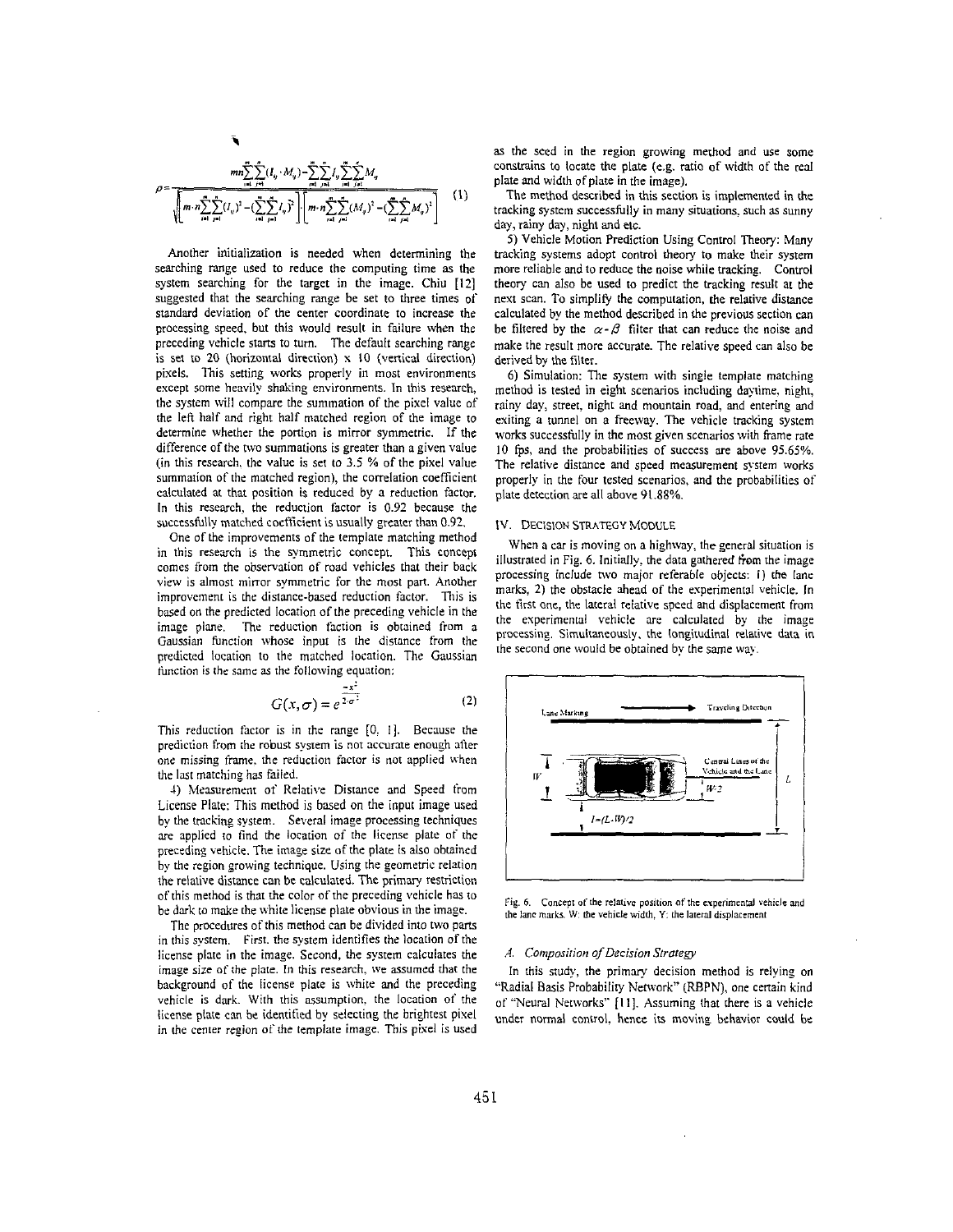regarded **as** a relative stable wave line, **as** shown in Fig. **7.**  However. the vehicle might be judged in dangerous situation while the moving track becomes an unstable vibration curve. This module can distinguish the difference between lane changing and lane departure, and additionally. to recognize what kind of state the experimental vehicle is staying in, i.e.. "safe", "caution", or "danger".

On the other hand. to prevent the collision with any steady or moving obstacle. a mechanism about keeping safe space and speed is required. Therefore, the RBPN is applied to determine the classifications of the above real time consecutive situations. Besides. the Fuzzy Theory would be used to aid the decision to make it more reliable and reasonable.



Fig. 7. Concept of the vehicle moving behavior

## *E. Crirerron ofDecision Srrarep*

According to the purposes described previously, the decision module needs several parameters **as** inputs. On a highway. in fact. there must be a lot of variables while the vehicle keeps moving on. One of the merits of Neural Networks **is** that it is a proper method to find out some conclusion with lots of potential reasons that are neither recognized nor signified originally. For general situations on highway and expressway, there **are** a few parameters for input and the notations are shown **as** following.

- *w* : the width of the experimental vehicle
- *<sup>Y</sup>*: the lateral displacement from the center of the vehicle to the lane
- $L$ : the longitudinal distance from the preceding vehicle or obstacle to the expenmental vehicle
- $V$ : the traveling speed of the experimental vehicle (i.e., absolute speed)
- *<sup>v</sup>*: the relative speed between the preceding and experimental vehicles
- *<sup>U</sup>*: the lateral speed that the experimental vehicle gets approaching to the lane edge
- *N* : the number of the patential dangerous objects appear in the scene ahead of the experimental vehicle (i.e., preceding vehicles and obstacles).



**Fig. 8.** Lane **Determination zones resulted** from **"Radial Basis**  Probability Network" (RBPN)

In accordance with the principle of Neural Networks, all the variables mentioned above should be collected then received **as** input layer to train the RBPN. Before practical experiments on the highway, for the necessary networks training, a set of pre-recorded video files are applied to get the priority data. Technically, the more input training, the more precise determination is coming out. RBPN is able to find out several conspicuously effective parameters, i.e., the factors or variables in real situation. The lateral displacement *(Y)* and the lateral relative speed  $(u)$ , for instance, are the obvious parameters to evaluate the probability of lane departure. According to these results of processing the images and data; it could generally classify the decision zones by applying REPN, **as** shown in Fig. *8.* From light to dark, it says that more lateral displacement and higher lateral speed will lead to lane departure more possibly.

Based on the determination zones, consequently, the warning mechanism is going to take effect **as** follows:

- White zone: Safe and not to launch any warning.
- Gray zone: Make certain moderate caution, e.g., blink signal light.
- Dark zone: Carry out warning signal immediately, e.g., voice **alarm.**

On the other hand, it is not easy for the module to exactly determine whether the experimental vehicle is approaching or belongs to the dangerous zone while there is some saw-toothed edge between different **zones.** 

With regard to the mechanism of avoiding car collision, it could be settled by the similar RBPN module to determine whether the vehicle needs to decelerate or not **[121.** A I-dimension probability distribution **is** built up in front of the vehicle. Depending on the module of automatic selecting preceding car, the number of the preceding vehicles and obstacles could be collected. And that is a conspicuously effective parameter for car collision avoidance.